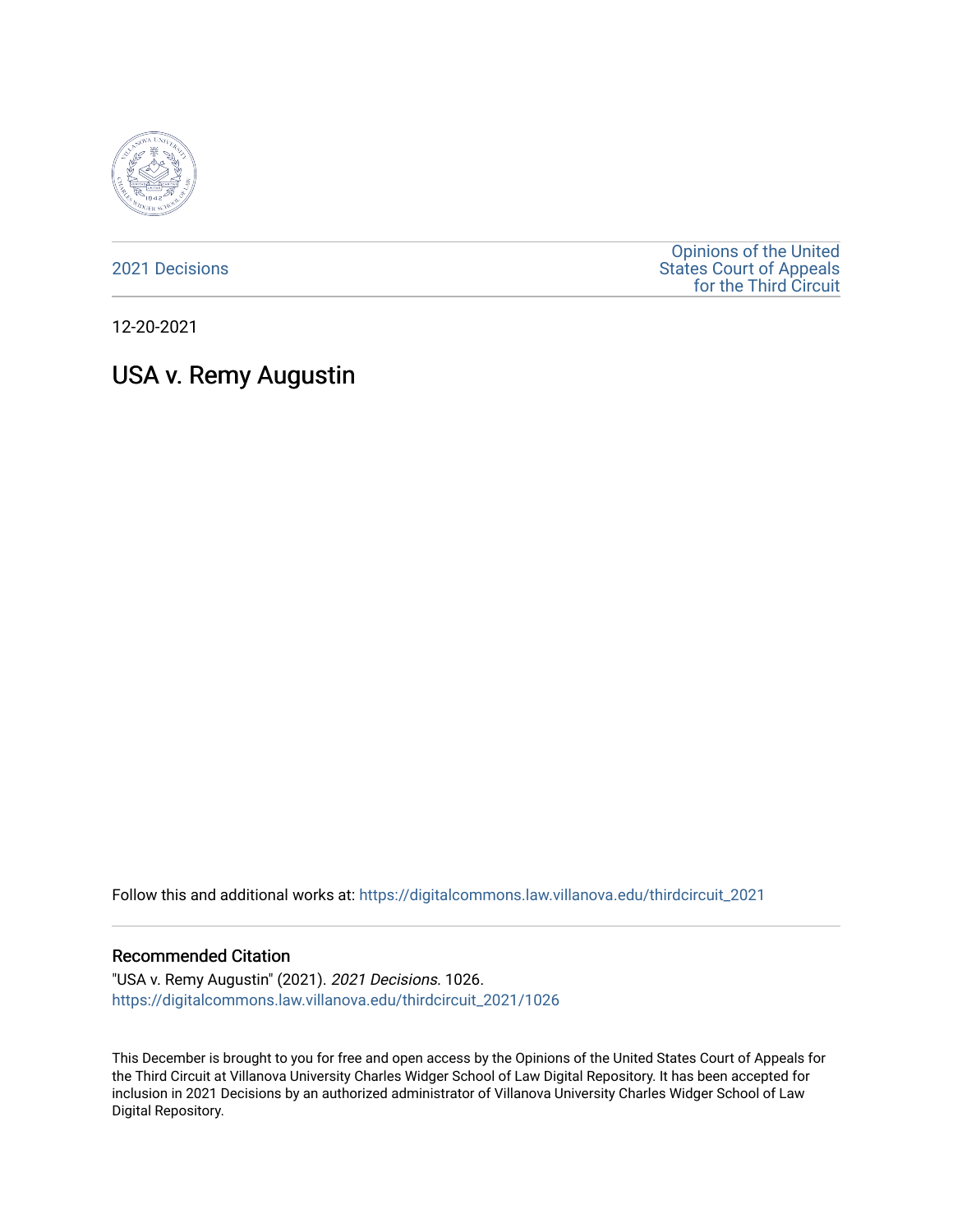### CLD-046 **NOT PRECEDENTIAL**

## UNITED STATES COURT OF APPEALS FOR THE THIRD CIRCUIT

\_\_\_\_\_\_\_\_\_\_\_

No. 20-3609 \_\_\_\_\_\_\_\_\_\_\_

## UNITED STATES OF AMERICA

v.

REMY AUGUSTIN,

Appellant

On Appeal from the District Court of the Virgin Islands (D.V.I. Criminal No. 1:00-cr-00004-002) District Judge: Honorable Wilma A. Lewis

\_\_\_\_\_\_\_\_\_\_\_\_\_\_\_\_\_\_\_\_\_\_\_\_\_\_\_\_\_\_\_\_\_\_\_\_

\_\_\_\_\_\_\_\_\_\_\_\_\_\_\_\_\_\_\_\_\_\_\_\_\_\_\_\_\_\_\_\_\_\_\_\_

Submitted for Possible Dismissal Due to Lack of Timely Filing or Summary Action Pursuant to Third Circuit LAR 27.4 and I.O.P. 10.6 December 16, 2021

Before: AMBRO, SHWARTZ and BIBAS, Circuit Judges

(Opinion filed: December 20, 2021) \_\_\_\_\_\_\_\_\_

> OPINION\* \_\_\_\_\_\_\_\_\_

PER CURIAM

<sup>\*</sup> This disposition is not an opinion of the full Court and pursuant to I.O.P. 5.7 does not constitute binding precedent.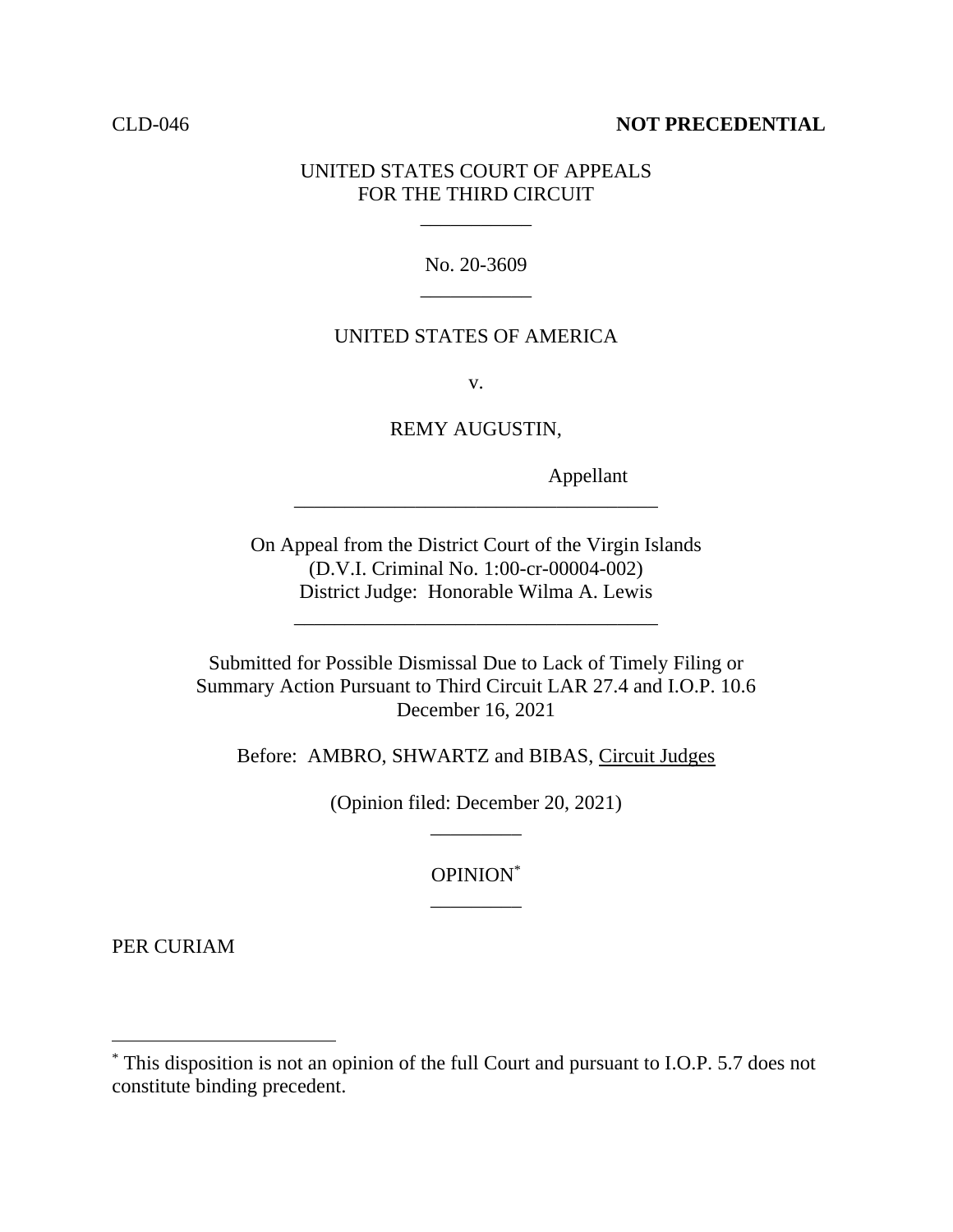Remy Augustin appeals pro se from the District Court's denial of his motion for compassionate release. For the reasons that follow, we will summarily affirm the District Court's judgment.

In 2001, Augustin was sentenced to a term of 421 months' imprisonment after he was convicted of Hobbs Act robbery and related offenses, including a conviction under 18 U.S.C. § 924(c), in the District Court of the Virgin Islands. In 2020, Augustin filed a pro se motion for compassionate release under 18 U.S.C. § 3582(c)(1)(A)(i). The District Court denied Augustin's motion, concluding that he had not established any extraordinary and compelling reason for release. Augustin has appealed.

We have jurisdiction under 28 U.S.C.  $\S 1291$ .<sup>1</sup> We review the District Court's order for abuse of discretion. See United States v. Pawlowski, 967 F.3d 327, 330 (3d Cir. 2020). "Courts wield considerable discretion in compassionate-release cases, and we will not disturb a court's determination unless we are left with a definite and firm conviction that [it] committed a clear error of judgment in the conclusion it reached upon a weighing of the relevant factors." United States v. Andrews, 12 F.4th 255, 262 (3d Cir. 2021) (internal citation and quotation marks omitted).

We will affirm the District Court's decision. The compassionate-release provision states that a district court "may reduce the term of imprisonment" and "impose a term of

<sup>&</sup>lt;sup>1</sup> We note that Augustin's initial notice of appeal appeared to be untimely filed, but the District Court granted him an extension of time to file his notice of appeal. The Government does not assert that Augustin's notice of appeal was untimely filed. See United States v. Muhammud, 701 F.3d 109, 111 (3d Cir. 2012).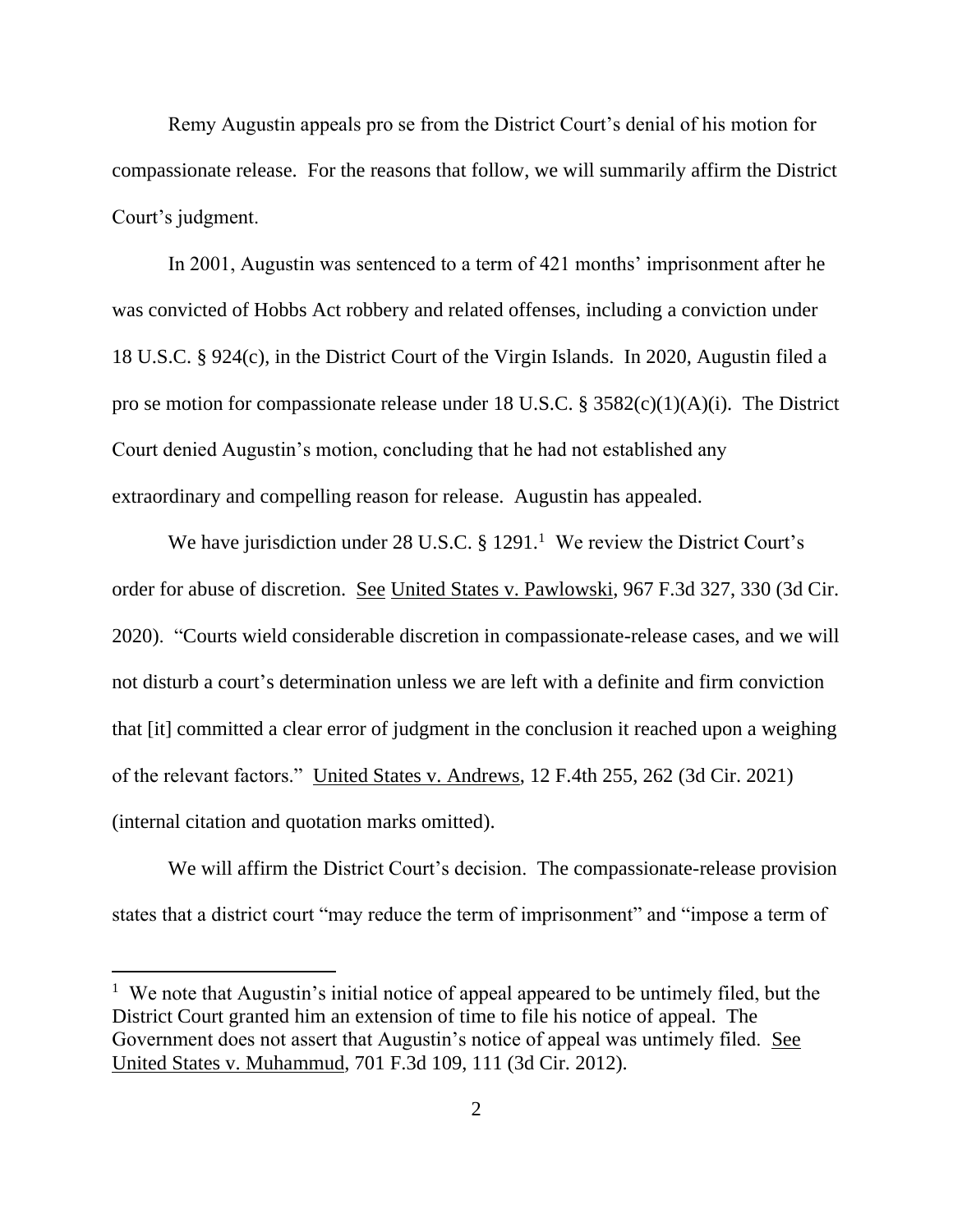probation or supervised release" if "extraordinary and compelling reasons warrant such a reduction." 18 U.S.C. § 3582(c)(1)(A)(i).

Augustin first argued that compassionate release was warranted because the enhanced penalty for his § 924(c) conviction would not have been triggered if the First Step Act had been in effect when he was sentenced. However, as Augustin acknowledges, the changes to § 924(c) under the First Step Act are inapplicable to his sentence under the Act's explicit retroactivity limitations. We have concluded that "[t]he nonretroactive changes to the § 924(c) mandatory minimums . . . cannot be a basis for compassionate release" because "Congress specifically decided that the changes to the § 924(c) mandatory minimums would not apply to people who had already been sentenced." See Andrews, 12 F.4th at 261.

Augustin also argued that his youth and age, as well as his efforts to rehabilitate himself in prison, constituted extraordinary and compelling reasons for release. However, the District Court appropriately noted that Augustin's youth and age were already considered at sentencing, in the context of his commission of a series of violent offenses over the course of 10 days, and that Augustin's criminal record did not suggest an isolated incident of poor judgment by a young person. We see no abuse of discretion in the District Court's conclusion that Augustin's efforts at rehabilitation alone were not an extraordinary and compelling reason for release. See id. at 262. Accordingly, we will

3